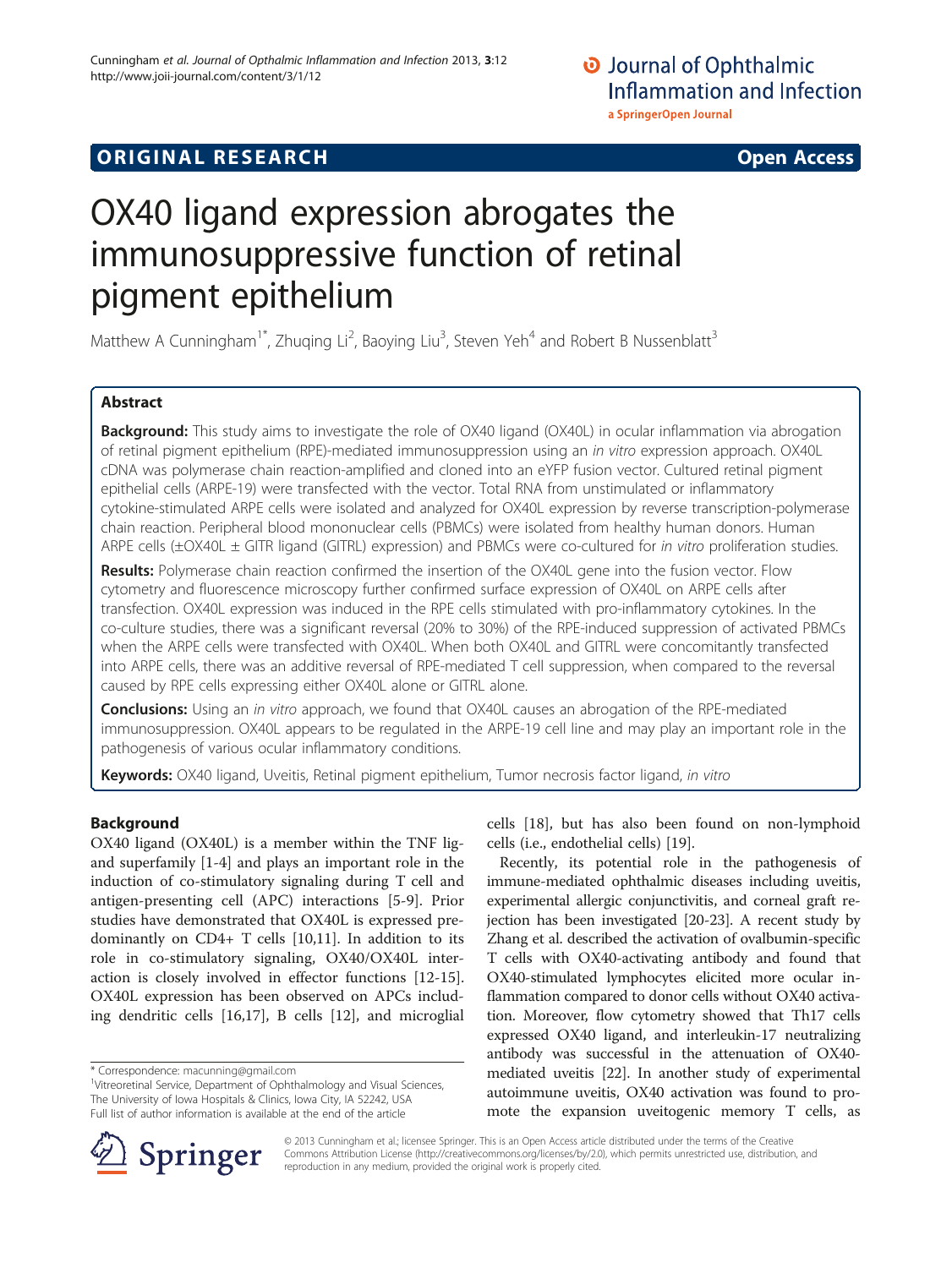evidenced by the upregulation of IL-7R in CD4<sup>+</sup>CD44<sup>+</sup> lymphocytes [\[23\]](#page-6-0).

Other animal models of ocular inflammation have been described. In a murine model of experimental allergic conjunctivitis, in vivo stimulation of OX40 with an anti-OX40 antibody led to the exacerbation of ocular surface inflammatory disease, while antibody blockade of the OX40/OX40L interaction inhibited disease expression [[20](#page-6-0)]. Hattori et al. characterized OX40/OX40L interaction in a murine model of corneal transplant rejection. They describe significantly reduced corneal allograft rejection in mice treated with a monoclonal antibody targeting murine OX40L when compared to control mice. In addition, OX40 ligand-deficient mice demonstrated a decreased risk of allograft rejection when transplanted with wild-type donor corneas. An in vitro study also revealed that treatment with anti-OX40L monoclonal antibody reduced the proliferative response and interferon-gamma production of lymph node cells after donor alloantigen stimulation. These studies were suggestive that OX40L blockade prolonged graft survival via inhibition of recipient T cell activation [\[21\]](#page-6-0).

Thus, while OX40L and OX40 in activating inflammation has been suggested by several animal models of systemic and ophthalmic inflammation, the precise pathways by which OX40L leads to these ocular inflammatory sequelae warrants further investigation. The eye is an immune-privileged organ, and multiple mechanisms are thought to contribute to this privilege [\[24-26\]](#page-6-0) including retinal pigment epithelium (RPE)-mediated suppression of T cell activation [[27](#page-6-0)], induction of apoptosis of activated T cells via Fas-FasL interactions [\[28\]](#page-6-0), and inhibition of T cell proliferation by a cell-contact-dependent mechanism [[29](#page-6-0)]. Using an in vitro expression system previously described in a report for GITR ligand [\[30\]](#page-6-0), another important member of the TNF superfamily, we sought to further investigate the role of OX40L and its role in ocular inflammation, specifically in its ability to abrogate RPEmediated immunosuppression. We found that OX40L causes abrogation of RPE-mediated immunosuppression and appears to be regulated within RPE cells.

## Results

## Confirmation of OX40L insertion into eYFP vector

To confirm the correct insertion of the OX40L gene into the eYFP vector, polymerase chain reaction (PCR) was performed on the purified products. OX40L was detected using PCR (Figure 1), along with restriction enzyme (BamH1 and HindIII) overnight digestion. The gene was identified in both the eYFP-C1 and eYFP-N1 vectors.

#### Expression of OX40L on ARPE-19 cells

Using flow cytometry and a biotinylated anti-OX40L antibody, we found that the expression of OX40L was

undetectable (data not shown). After transfection, ladder; lane 7, eYFP-C1 + OX40L insert; lane 8, eYFP-C1 plasmid; lane 9, eYFP-N1 +OX40L insert; lane 10, eYFP-N1 plasmid).

purified plasmid with and without OX40L insert. Note the presence of OX40L in lanes 7 and 9. (Lane 6, low range DNA

OX40L was expressed on RPE cells, and the expression was monitored using both flow cytometry and fluorescence microscopy.

In a time and dosage trial, after verified transfection of the eYFP-OX40L construct into RPE cells, surface expression of OX40L was demonstrated as early as 4 h after transfection (see Figure [2\)](#page-2-0). The expression of our protein was primarily cytosolic prior to the 4-h mark. This was



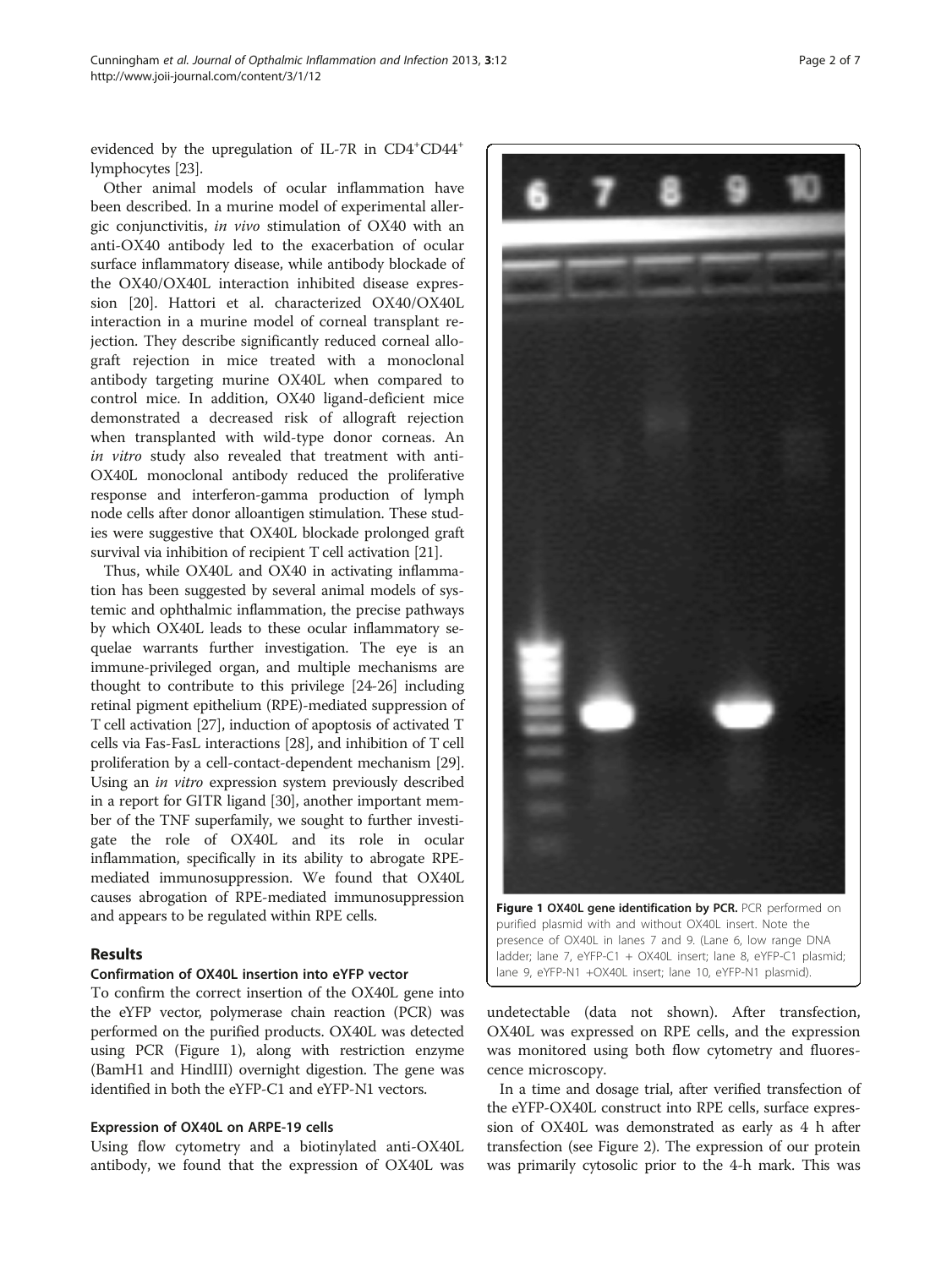<span id="page-2-0"></span>

demonstrated by the flow cytometric detection of the eYFP fluorescent protein as early as 30 min after transfection. During the dosage trial, transfecting a dose of 0.5 μg per  $0.6 \times 10^6$  RPE cells led to an expression >90% (data not shown). Larger transfection dosages led to a plateau effect, and dosages  $>5 \mu$ g, in the eYFP-OX40L-C1 construct, had a toxic effect to the RPE cells (data not shown).

Cytokine-mediated regulation of OX40L RNA in cultured RPE

Using reverse transcription-polymerase chain reaction (RT-PCR), the OX40L RNA content in resting, unstimulated RPE cells and in RPE cells stimulated for 24 h with high levels of the pro-inflammatory cytokines IL-1α, TNF-α, and IFN-γ were compared. Constitutive expression of OX40L RNA was not observed in unstimulated RPE cells; however, in the stimulated RPE cells, OX40L was expressed (Figure [3](#page-3-0)).

# Transient expression of OX40L in RPE cell reverse RPE-induced suppression of PBMCs

A co-culture of RPE cells (with or without OX40L expression) and PBMCs (with or without anti-CD3/anti-

CD28 stimulation) was performed. RPE cells without OX40L expression, when co-cultured with either stimulated or unstimulated PBMCs, demonstrated the greatest suppressive activity (Figure [4](#page-4-0)). When RPE cells were transfected with either the eYFP-C1-OX40L or the eYFP-N1-OX40L construct, an approximately 20% to 30% reversal of the RPE-mediated suppression of PBMCs was observed. A significant difference in the abrogation of RPE-mediated suppression was not observed between the RPE transfected with the eYFP-N1-OX40L and the eYFP-C1-OX40L vectors. Interestingly, when both OX40L-C and GITR ligand (GITRL) were transfected into RPE cells, an increase in the reversal of RPEmediated suppression was observed when compared to the reversal demonstrated with RPE transfected with OX40L-C or GITRL alone (data not shown).

# **Discussion**

A significant body of evidence has supported the role of RPE cells in the maintenance of ocular immune privilege [[27,31-33\]](#page-6-0). RPE cells are capable of acting as efficient APCs expressing MHC class II molecules, and exposure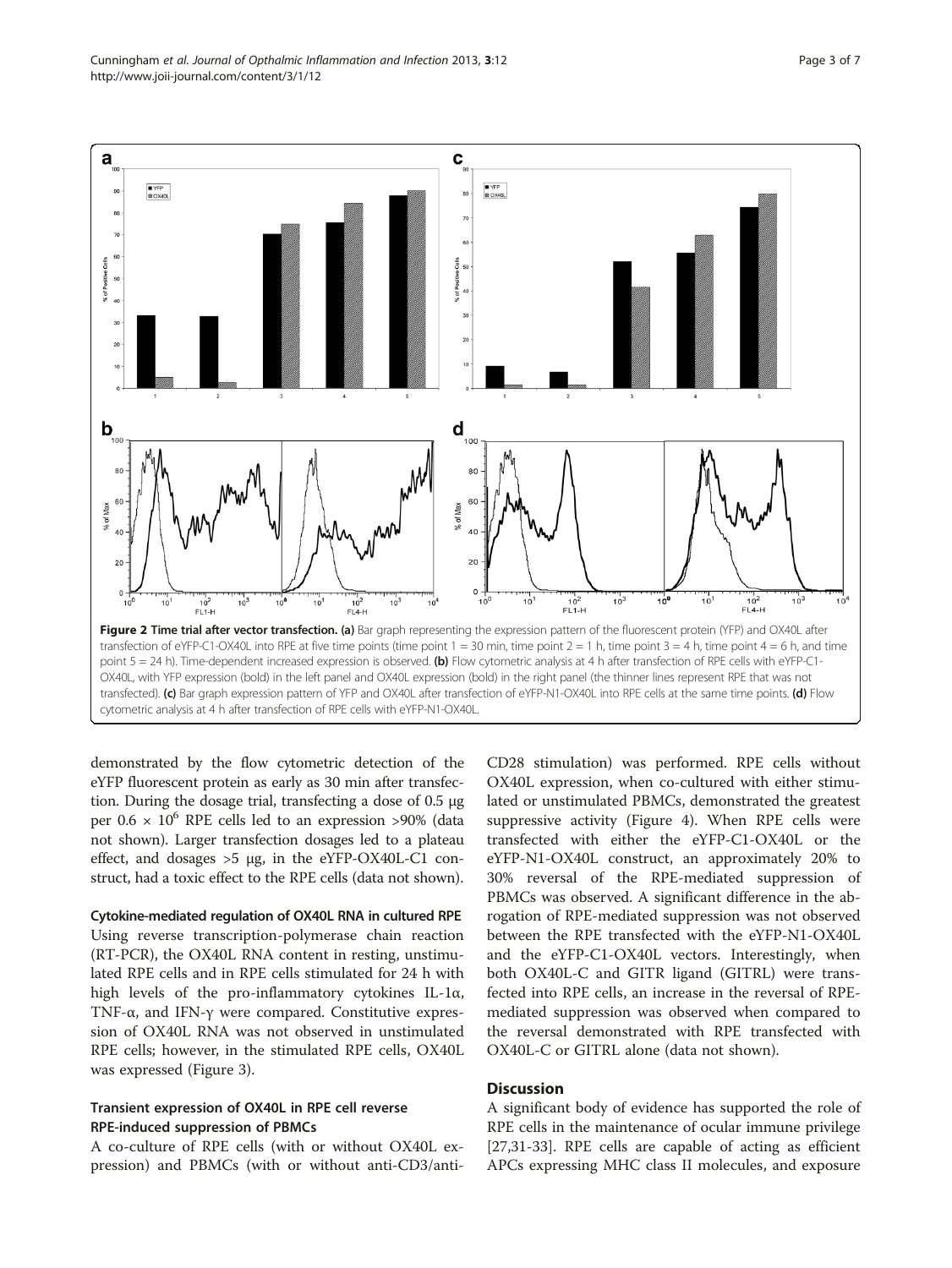to varying cytokine milieus may lead to RPE-mediated T cell activation or T cell regulation [[31,34\]](#page-6-0).

Figure 3 RT-PCR demonstrated expression of OX40L in the RNA of ARPE cells stimulated by pro-inflammatory cytokines. Lanes 1 and 2 are two different DNA ladders; lanes 3 and 4 represent two different concentrations of the same RNA from stimulated RPE cells.

A number of the TNF receptor family members are thought to promote inflammatory processes via T cell co-stimulation, proliferation, and differentiation. The TNF-R/TNF-α interaction has been well described both in experimental animal models and patients with ocular inflammatory diseases. We previously showed that another member of the TNF receptor family, GITRL, may also play a role in ocular inflammation. Specifically, GITRL expression was able to abrogate the immunosuppressive function of RPE cells on CD3+ T cells via decreased TGF-beta expression in RPE/CD3+ T cell cocultures and increased production of pro-inflammatory cytokines and chemokines [[30\]](#page-6-0). In patients with uveitis, GITR was found to be an activation marker for CD4+ T cells and was co-expressed with CD25 on CD4+ T cells in peripheral blood. The presence of GITR was also found to be correlated with disease course in uveitis [[35\]](#page-6-0).

In this study, we investigated whether OX40L, another member of the TNF family involved with inflammatory disease states, may play a role in the pathogenesis of ocular inflammation. However, current human RPE cell lines do not express OX40L at the protein level. Moreover, in unactivated human RPE cells, we did not observe OX40L at the RNA level. Nonetheless, after exposure of RPE cells to a pro-inflammatory cytokine milieu (IL-1α, TNF-α, and IFN-γ), we did observe OX40L RNA expression. This represents the first demonstration of OX40L RNA in ocular tissue and suggests that OX40L expression is an inducible phenomenon in the setting of localized inflammation.

To investigate the functional role of OX40L in RPE cells, we used an in vitro expression approach to mimic a pro-inflammatory environment. The use of a fluorescent-tagged fusion vector allowed us to confirm the presence of OX40L transfection into RPE cells and its expression using flow cytometry. In RPE-PBMC coculture experiments, we found that RPE cells expressing OX40L (after transfection) reversed the immunosuppression afforded by RPE cells that did not express OX40L. PBMCs rather than purified T cells were used to simulate an extracellular milieu that would more closely mimic the ocular immune environment in vivo. OX40L was transfected in ARPE cells, which normally do not express OX40L, to mimic the ocular inflammatory scenario.

Recent reports have shown that the OX40-OX40L interaction may play a role in a number of ocular inflammatory processes including corneal transplant rejection [[21\]](#page-6-0), experimental allergic conjunctivitis [\[20](#page-6-0)], herpes stromal keratitis [[36\]](#page-6-0), and uveitis. Several recent studies have described the relationship of OX40 ligand in the exacerbation and prolongation of animal models of uveitis as well as its role in augmenting the proinflammatory Th17 cytokine response.

Moreover, several other mechanisms by which OX40L perpetuates the inflammatory process in other biologic systems have been suggested. OX40L was recently found to inhibit the generation of IL-10 producing CD4+ type 1 regulatory T cells from naive T cells. In addition, OX40L inhibited IL-10 production in differentiated IL-10 producing regulatory T cells [[37\]](#page-6-0). Other proposed functions of OX40L include its role in the T cell effector response, T cell-APC co-stimulatory signaling, the T celldependent humoral responses [\[38](#page-6-0)], and the promotion of CD4+ T cell longevity [\[39](#page-6-0)].

#### Conclusions

The numerous mechanisms by which OX40L may activate inflammation or abrogate immunosuppression, particularly in the complex ocular immune environment in which immune privilege is critical to immunoregulation,

<span id="page-3-0"></span>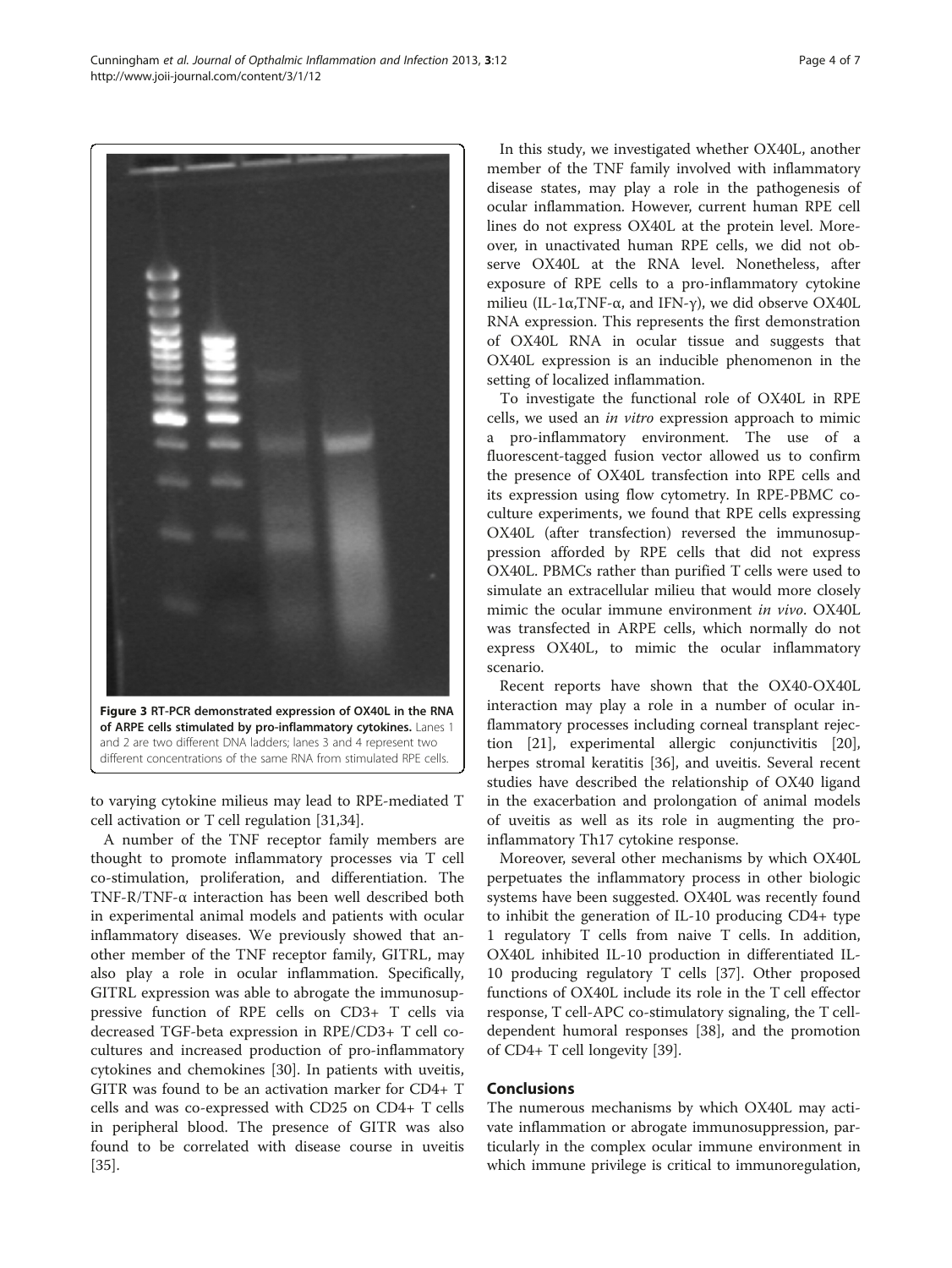<span id="page-4-0"></span>Cunningham et al. Journal of Opthalmic Inflammation and Infection 2013, 3:12 http://www.joii-journal.com/content/3/1/12



remain incompletely understood. We have demonstrated that a pro-inflammatory cytokine milieu is sufficient to induce RNA expression of OX40L by RPE cells, and its expression appears to be highly regulated. In addition, our co-culture experiments with activated PBMCs and transfected RPE cells demonstrate that OX40L expression is associated with dampening of RPE-mediated immunosuppression, a novel finding that warrants additional investigation. This study, along with prior work on the role of GITRL in ocular inflammation, adds to the growing evidence that other members of the TNF ligand superfamily besides TNF-α may play a role in ocular immunity. Further studies will be needed to determine the precise role of OX40L in human uveitis and whether modulation of OX40L pathways may have therapeutic implications.

# Methods

### Reagents, cell lines, and antibodies

The retinal pigment epithelial cells (ARPE-19 cells) were originally obtained from ATCC (Manassas, VA, USA) and were cultured in minimum essential medium (MEM) with 10% fetal bovine serum (FBS; Gemini Bioproducts, West Sacramento, CA, USA), 1X nonessential amino acids, 1X antibiotics, and 2 mM glutamine (Biosource International, Bethesda, MD, USA) at 37°C in 5% CO2. Biotinylated polyclonal goat anti-human OX40L antibody (Catalog # BAF1054) was obtained from R & D systems (Minneapolis, MN, USA). IL-1α, TNF-α, and IFN-γ were purchased from Biosource International (Camarillo, CA, USA). The media and FBS were purchased as lipopolysaccharide-free-grade reagents.

# Plasmid

The fusion vectors eYFP-C1 and eYFP-N1 (BD Biosciences Clontech, San Jose, CA, USA) were used so that we could readily assess the presence of stably inserted OX40L DNA. The eYFP-C1 vector attaches the tag protein eYFP to the C-terminal (intracellular) region of the inserted gene, while the eYFP-N1 vector attaches eYFP protein to the N-terminal (extracellular) region of the inserted gene.

# Cloning of full-length hOX40L cDNA

Full-length OX40L was amplified from a human HTLV-1-infected T cell lymphoma (MT-2) cell line [[40](#page-6-0)] using hOX40L specific primers:

hOX40L to insert into the eYFP-C1 vector 5'-CCCAAGCTTCCATGGAAAGGGTCCAACCCC-3' (forward) and 5'-CGCGGATCCTCAAAGGACACAGAATTCACC-3' (reverse). hOX40L to insert into eYFP-N1 vector 5'-CCCAAGCTTGCCACCATGGAAAGGGTCCAAC CCC-3' (forward) and 5'-CGCGGATCCGCAAGGACACAGAATTCACC AGG-3' (reverse).

RT-PCR was performed with the one-step RT-PCR kit (Promega, Madison, WI, USA) according to the manufacturer's instructions. The amplification procedure for RT-PCR was as follows: 48°C for 75 min, 94°C for 2 min and 30 s followed by cycles of the following: 94°C for 30 s, 50°C for 45 s, and 72°C for 1 min. There was a total of 40 cycles.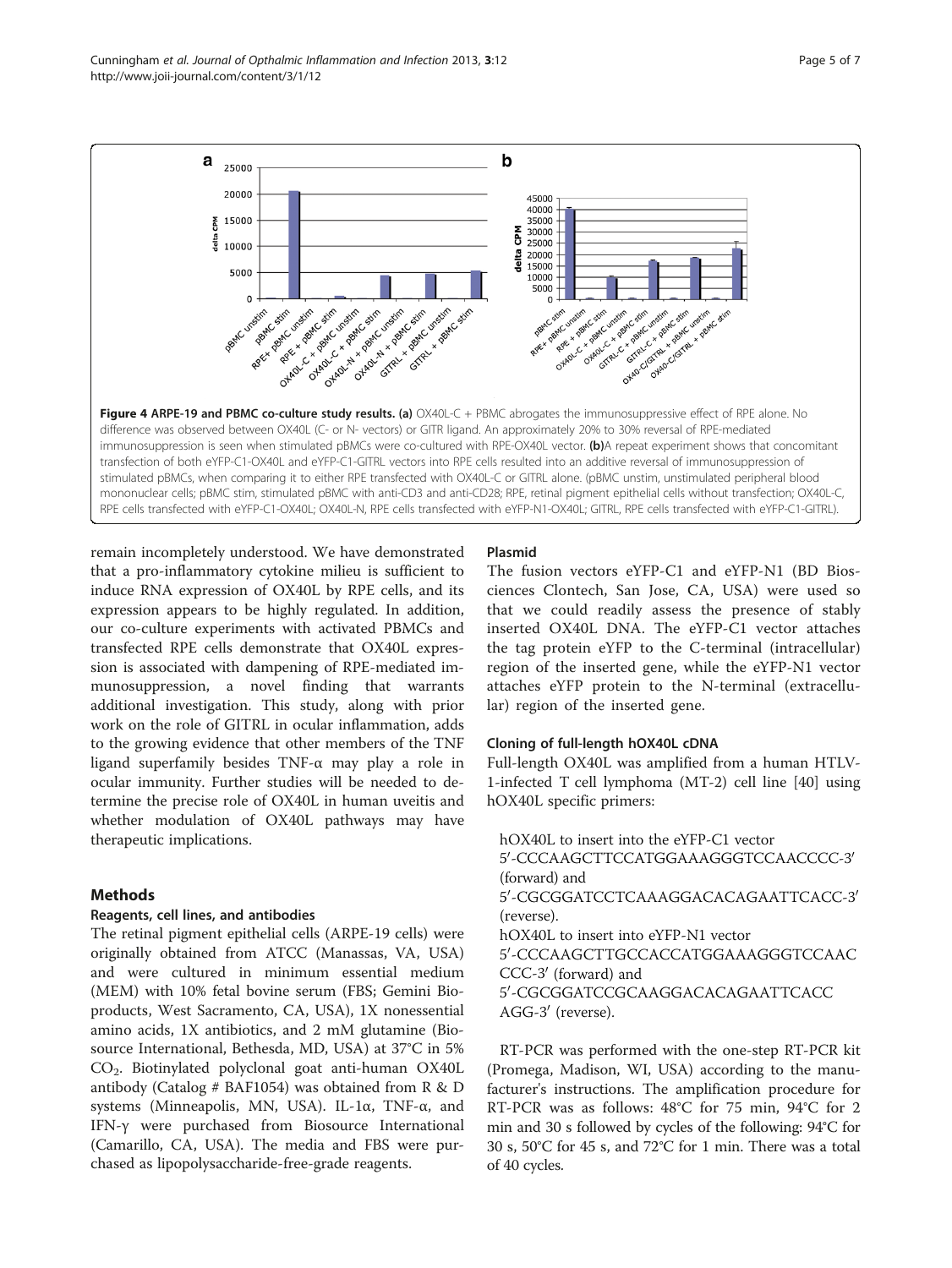Total human OX40L product (552 bp) was purified using the QIAquick PCR purification kit (Qiagen Inc., Santa Clarita, CA, USA), and full-length OX40L was subcloned in frame into either the eYFP-C1 or eYFP-N1 vector. With eYFP-C1, the gene was inserted between the eYFP coding sequence and the stop codon, and with eYFP-N1, the OX40L gene was inserted between the immediate early promoter of CMV and the eYFP coding sequence.

#### Transfection of ARPE-19 cell line

To facilitate the expression of hOX40L in RPE cells, human adult retinal pigment epithelial cell line ARPE-19 was transfected with the construct eYFP-C1-OX40L or with eYFP-N1-OX40L using the Nucleofector transfection system (Amaxa Inc, Gaithersburg, MD, USA). Prior to transfection, RPE cells were grown to 80% to 85% confluence and resuspended in 2 to  $3 \times 10^6$  cells/0.1 mL Nucleofector Solution V with 2 μg of eYFP-OX40L construct. The solution was transferred to a sterile electroporation cuvette and transfected using program #T20 according to manufacturers' instructions. The transfected cells were then plated in the culture medium (MEM, 10% FBS, 1X antibiotics) on six-well culture plates.

#### Expression of OX40L

Flow cytometry was utilized to analyze the surface expression of OX40L in RPE cells and to study the OX40L expression patterns in a time trial and at varying transfection dosages. For the time trial, RPE cells  $(2 \times 10^6$ cells) transfected with either eYFP-C1-OX40L or eYFP-N1-OX40L for different time points (30 min, 1, 4, 6, and 24 hr) were incubated in cold PBS (pH 7.4) with 0.5% BSA with or without biotinylated anti-OX40L antibody for the detection of surface OX40L. Cells were washed and fixed with 1% paraformaldehyde, counted via the FACS Calibur flow cytometer (Becton Dickinson, San Jose, CA, USA), and analyzed using FlowJo software (TreeStar, San Jose, CA, USA). Total RNA from cultured RPE cell lines was isolated with an RNA isolation kit (RNeasy, Qiagen Inc.) using the manufacturers' instructions. Prior to RNA isolation, one cell line was stimulated for 24 h with 5.0 ng/mL of IL-1 $\alpha$ ,5.0 ng/mL of TNF-α, and 25 ng/mL of IFN-γ. Another cultured cell line was transfected with 1 μg eYFP-OX40L construct and served as the positive control for the RT-PCR. The last cultured cell line was not treated with proinflammatory cytokines and represented resting RPE cells. Using 1 μg of RNA, initially, RT-PCR was used to screen for the product (OX40L). The amplification procedure was as follows: 48°C for 75 min, 94°C for 2 min and 30 s followed by cycles of the following: 94°C for 30 s, 50°C for 45 s, and 72°C for 1 min. There was a total of 40 cycles. The primers used for amplification were from different exons and their sequences were as follows:

OX40L, 5'-TCACCTACATCTGCCTGCACTTCTCTG CTCTT-3' and 5'-ATCAGTTCTCCGCCATTCACA-3'.

#### Isolation of peripheral blood mononuclear cells

Human peripheral blood mononuclear cells (PBMCs) were isolated from buffy coat obtained from normal, healthy donors (NIH blood bank) using the Ficoll gradient centrifugation.

#### RPE-PBMC co-culture studies

An RPE-PBMC co-culture system was used for the in vitro proliferation studies. ARPE-19 cells were grown to 80% to 85% confluence and transfected with eYFP-OX40L vector. Twelve hours after transfection, the RPE cells were lethally irradiated (9,000 rads), washed with FBS-supplemented RPMI 1640 medium and plated in 96-well flat-bottomed culture plates, using enough RPE cells to obtain complete confluence. Isolated PBMCs  $(2 \times 10^5$ cells/well) were co-cultured with the already plated RPE cells. To a set number of cultures, anti-CD28 antibody (2 μg/mL) and anti-CD3 antibody (2 μg/mL) were added. After 3 days of culturing at  $37^{\circ}$ C in 5% CO<sub>2</sub>, the cultures were pulsed with <sup>3</sup>H thymidine (Amersham, Buckinghamshire, UK) and then cultured for another 8 to 12 h. The cells were harvested, and uptake of  ${}^{3}H$  thymidine was measured by a beta counter (Perkin Elmer Life Sciences, Waltham, MA, USA). The effect of RPE cells (± transfected with OX40L) on PBMCs (± stimulation) was expressed as delta counts per minute (Δcpm). All experiments were performed in triplicate and summarized herein.

All research conformed to the ARVO statement on human and animal research and the Declaration of Helsinki. Samples from normal donors were obtained from the National Institutes of Health blood bank after informed consent was obtained.

#### Competing interests

The authors declare that they have no competing interests.

#### Authors' contributions

MC participated in the study design and coordination, carried out the experiments, and drafted the manuscript. ZL conceived of the study and participated in the study design, various experiment portions, and in the revision of the manuscript as well as the statistical analysis. BL participated in the experiments and in the revision of the manuscript. SY participated in the various experiments, in intellectual discussion, and in the drafting/revision of the manuscript. RN participated in the design of the study, in intellectual discussion, and held a supervisory role. All authors read and approved the final manuscript.

#### Author details

<sup>1</sup>Vitreoretinal Service, Department of Ophthalmology and Visual Sciences The University of Iowa Hospitals & Clinics, Iowa City, IA 52242, USA. <sup>2</sup>National Institute of Allergy and Infectious Diseases, National Institutes of Health, Bethesda, MD 20892, USA. <sup>3</sup>Laboratory of Immunology, National Eye Institute, National Institutes of Health, 10 Center Dr. Bldg 10, 10D45, Bethesda, MD 20892, USA. <sup>4</sup> Emory Eye Center, Section of Vitreoretinal Surgery and Disease, Atlanta, GA 30322, USA.